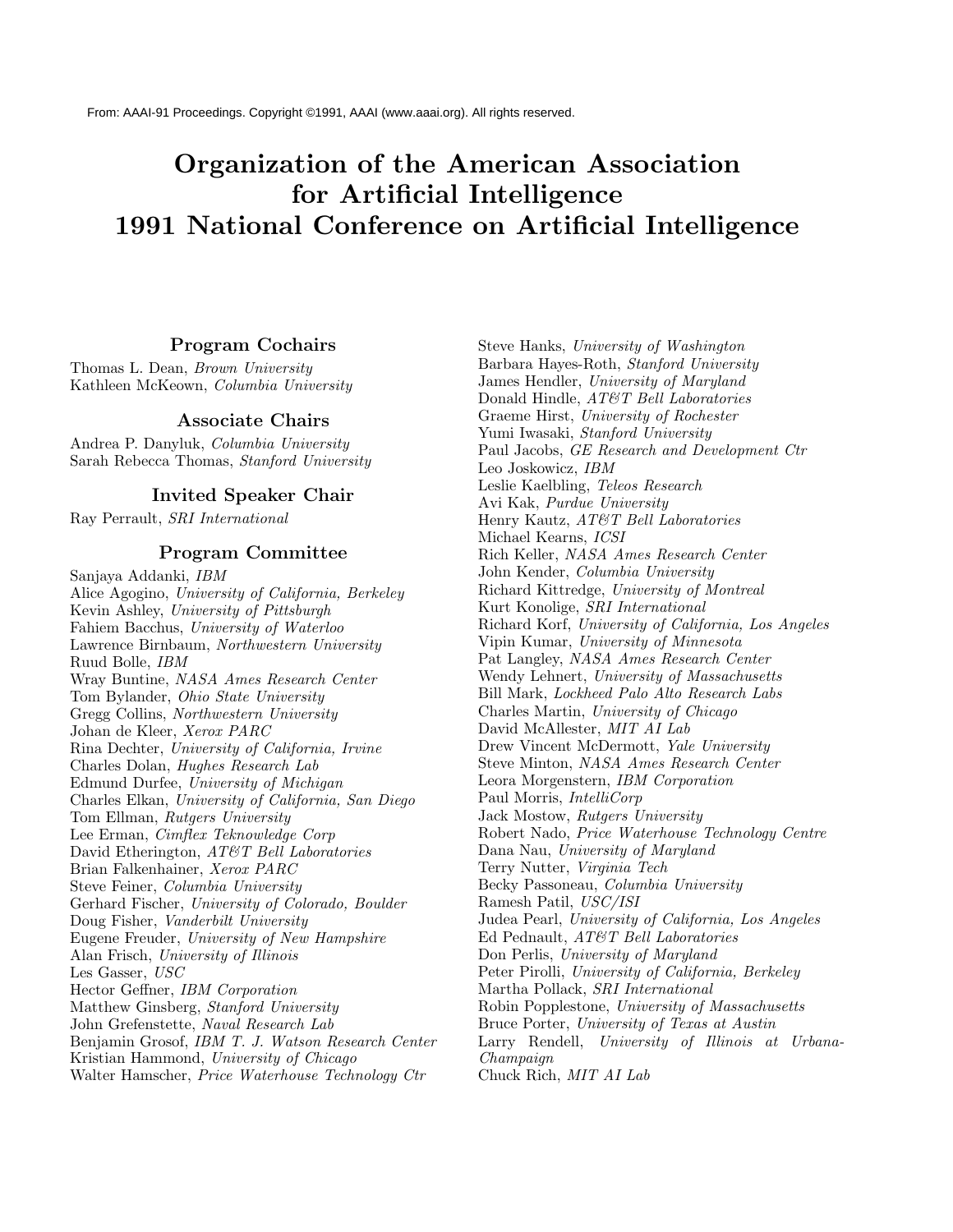Paul Rosenbloom, USC/ISI Jeff Rosenschein, Hebrew University Jeff Schlimmer, Carnegie Mellon University Len Schubert, University of Rochester Glenn Shafer, University of Kansas Jude Shavlik, University of Wisconsin-Madison Yoav Shoham, Stanford University Howard Shrobe, Symbolics/MIT Reid Simmons, Carnegie Mellon University David Smith, Rockwell International Lynn Andrea Stein, MIT AI Lab Mark Stickel, SRI International Devika Subramanian, Cornell University Richard Sutton, GTE Laboratories Bill Swartout, USC/ISI Chuck Thorpe, Carnegie Mellon University Jeff Van Baalen, Price Waterhouse Technology Centre Kurt vanLehn, University of Pittsburgh Marc Vilain, MITRE Corporation Richard Waters, MIT AI Lab Dan Weld, University of Washington Michael Wellman, Wright-Patterson Air Force Base Brian Williams, Xerox PARC Beverly Woolf, University of Massachusetts

## **Auxiliary Reviewers**

G. Y. Ananth, University of Minnesota Mark Boddy, Brown University Norman Dalkey, University of California, Los Angeles Yolanda Gil, Carnegie Mellon University Robert P. Goldman, Tulane University Moises Goldszmidt, University of California, Los Angeles Diane F. Gordon, Naval Research Lab Adam Grove, Stanford University Robert Holte, University of Ottawa Scott Hunter, Cornell University Keiji Kanazawa, Brown University Itay Meiri, University of California, Los Angeles S. Shekhar, University of Minnesota J. Srivastava, University of Minnesota Fangzhen Lin, Stanford University Thomas Verma, University of California, Los Angeles

# **AAAI Officials**

**President:** Daniel G. Bobrow, Xerox Palo Alto Research Center

**President-elect:** Patrick Hayes, MCC CYC-West

**Past President:** Raj Reddy, Carnegie Mellon University

**Secretary-Treasurer:** Bruce Buchanan, University of Pittsburgh

#### **Councilors (through 1991)**

Elaine Rich, MCC Geoffrey Hinton, University of Toronto Wendy Lehnert, University of Massachusetts Reid Smith, Schlumberger

#### **Councilors (through 1992)**

Kenneth D. Forbus, University of Illinois Howard Shrobe, Symbolics/MIT William Swartout, USC-ISI J. Martin Tenenbaum, Stanford University

#### **Councilors (through 1993)**

Mark Fox, Carnegie Mellon University Barbara Hayes-Roth, Stanford University Thomas Dietterich, Oregon State University Richard Fikes, Stanford University

#### **Standing Committees**

**Conference Chair:** Howard Shrobe, Symbolics/MIT

**Conference Cochair:** William Swartout, USC/ISI

**Finance Chair:** Bruce Buchanan, University of Pittsburgh

**Publications Chair:** Mark Fox, Carnegie Mellon University

**Scholarship Chair:** Barbara Hayes-Roth, Stanford University

**Symposium Chair:** Peter Patel-Schneider, AT&T Bell Laboratories

**Symposium Cochairs:** James Hendler, University of Maryland Wendy Lehnert, University of Massachusetts

**Workshop Grants:** Kathy McKeown, Columbia University

**AI in Medicine Subgroup Liaison:** Gordon Banks, University of Pittsburgh

**AI in Manufacturing Subgroup Liaison:** Karl Kempf, Intel

**AI and the Law Subgroup Liaison:** Edwina Rissland, University of Massachusetts

**AI and Business Subgroup Liaison:** Dan O'Leary, University of Southern California

## **AAAI Staff**

**Executive Director:** Claudia Mazzetti **Managing Director:** Carol McKenna Hamilton **Accountant:** Julie G.Bowen **Membership & Systems Coordinator:** Richard A. Skalsky **Conference Coordinator:** Annette Eldredge **Conference Coordinator:** Mary Livingston **Administrative:** Hasina Aziz, Daphne Black, Arthur Okorie, and Godwin Okorie